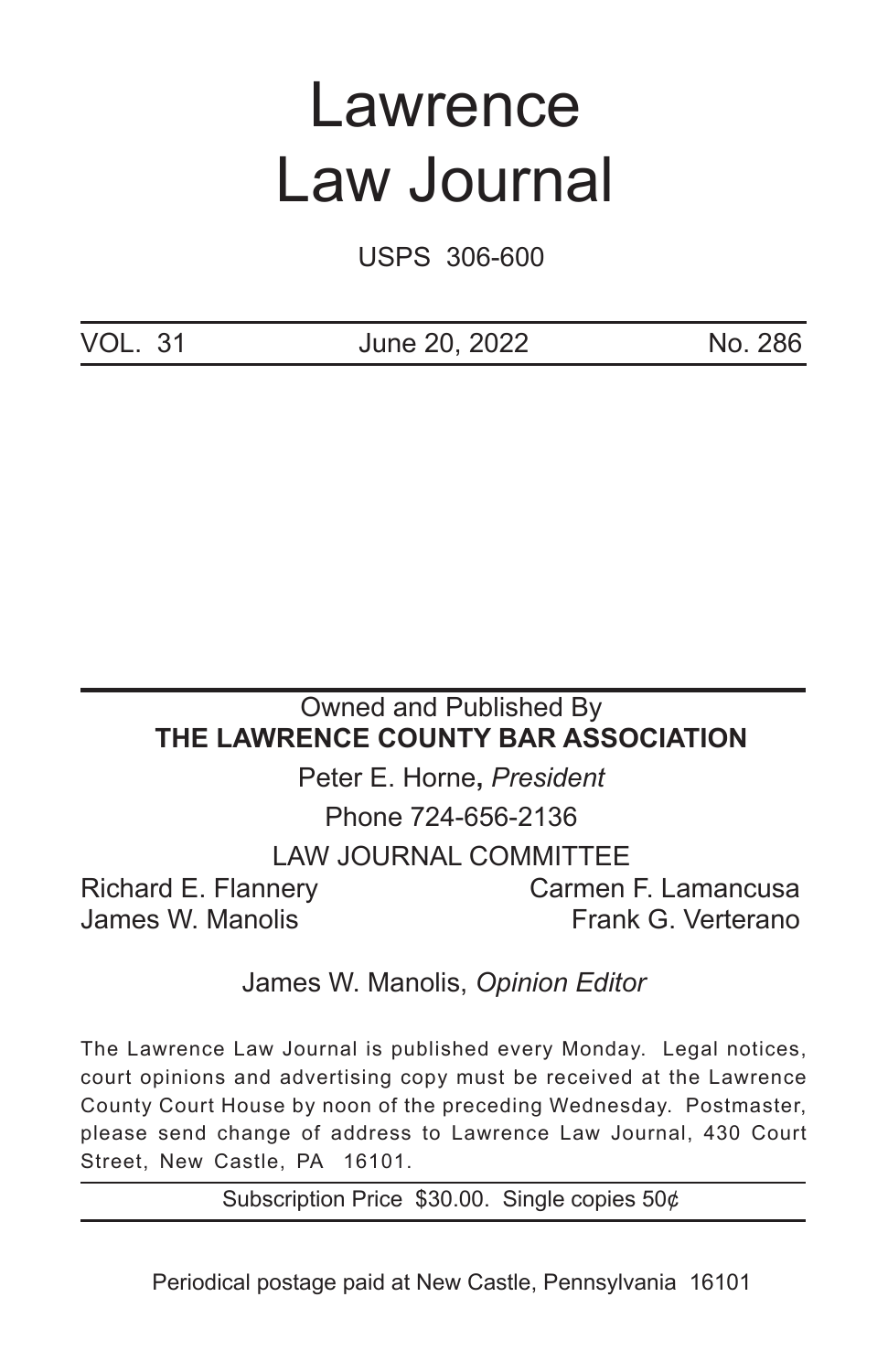# **COUNTY OF LAWRENCE, PENNSYLVANIA CIVIL TRIAL LIST - GENERAL**

New Wilmington Borough v. Wilmington Township Sewer Authority and Wilmington Township 11727 of 10 CA Verterano, Sapienza, Keith, Perrotta City Trailer Mfg Inc. v. Marinelli Realty Inc. et al 10439 of 13 CA Lamancusa, A. Papa Miriam Ortiz as Executrix v. Edison Manor Nursing & Rehab 11239 of 13 CA Collis, Bass Judy Trott & Cathy Weller et al v. Saber Healthcare Group et al 10640 of 13 CA Collis, Bass Robert Doss v. Saber Healthcare et al. 11108 of 13 CA Collis, Bass Rose Conti v. Saber Healthcare Group LLC 30010 of 14 CA Collis, Bass Lisa Marie Misel and James Edwin Kuhn Jr. v. Saber Healthcare Group, LLC et al 30002 of 15 CA Collis, Bass, Young, Monico Leanne Miller v. Jerry Kennedy, Kennedy Home Repair, LLC 11225 of 17 CA Saad, Bonner Rosemary McIltrot v. William N Gilleland Jr MD 30006 of 17 CA Sullivan, Baum Candy Braniff v. Danielle Hartje 11022 of 17 CA Simon, Loch Michelle Cialella v. Allstate Property & Casualty 10469 of 18 CA Simon, Siegfried John T Payne v. Susan L & Dana W Bobbert 10737 of 18 CA Perrotta, Wainright Vista South & Sheridan Estates v. Kathaleen Wimer 10406 of 19 CA O'Leary, Anderson Michael McMullen v. Castle Asphalt & Construction 10240 of 19 CA S. Papa, P. Lynch Housing Authority of Law Co v. Waddy J Moses Jr 11160 of 19 CA Perrotta Dan Cook et al v. T.C. Redi-Mix 10211 of 19 CA Perrotta, Horne Donna L. Smith v. Molly Kearns 10954 of 19 CA Licata, Decker Jr. Paul Morrone v. Route 65 Auto, Inc. 10534 of 19 CA Sturm, Verterano, Lamancusa Shawn Cox, Jr. v. Tyler Donnelly 10795 of 19 CA Bowers, Summers John R. Presnar et al. v. Darren Skurcenski et al 10655 of 20 CA Manolis, Pro Se Marcyne Flak v. Medical Arts Building 10729 of 20 CA Natale, Eisenberg Nancy Smith v. Donald McCormick, et al. 10252 of 20 CA Perrotta, Puntureri David J Ioanilli et al v. Nicholas J Carnovale 10473 of 20 CA Puntureri, Fives Sandy Moyer v. Jeremy Clemmer & Ashley Craft 10746 of 21 CA Puntureri, Creighton

## \_\_\_\_\_\_\_\_\_\_\_\_\_\_\_\_\_\_\_\_ **FAMILY MOTION COURT**

Family Motion Court will be held on emergency basis only the following dates. Please contact Lisa Hazen, Assistant Court Administrator. July 1, July 5, August 5, August 12, November 8 through 15.

# $\overline{\phantom{a}}$  , and the set of the set of the set of the set of the set of the set of the set of the set of the set of the set of the set of the set of the set of the set of the set of the set of the set of the set of the s **OFFICE SPACE AVAILABLE**

Professional office space is available for rent in downtown New Castle. For more information, please call 724-333-3461.  $\overline{\phantom{a}}$  , and the set of the set of the set of the set of the set of the set of the set of the set of the set of the set of the set of the set of the set of the set of the set of the set of the set of the set of the s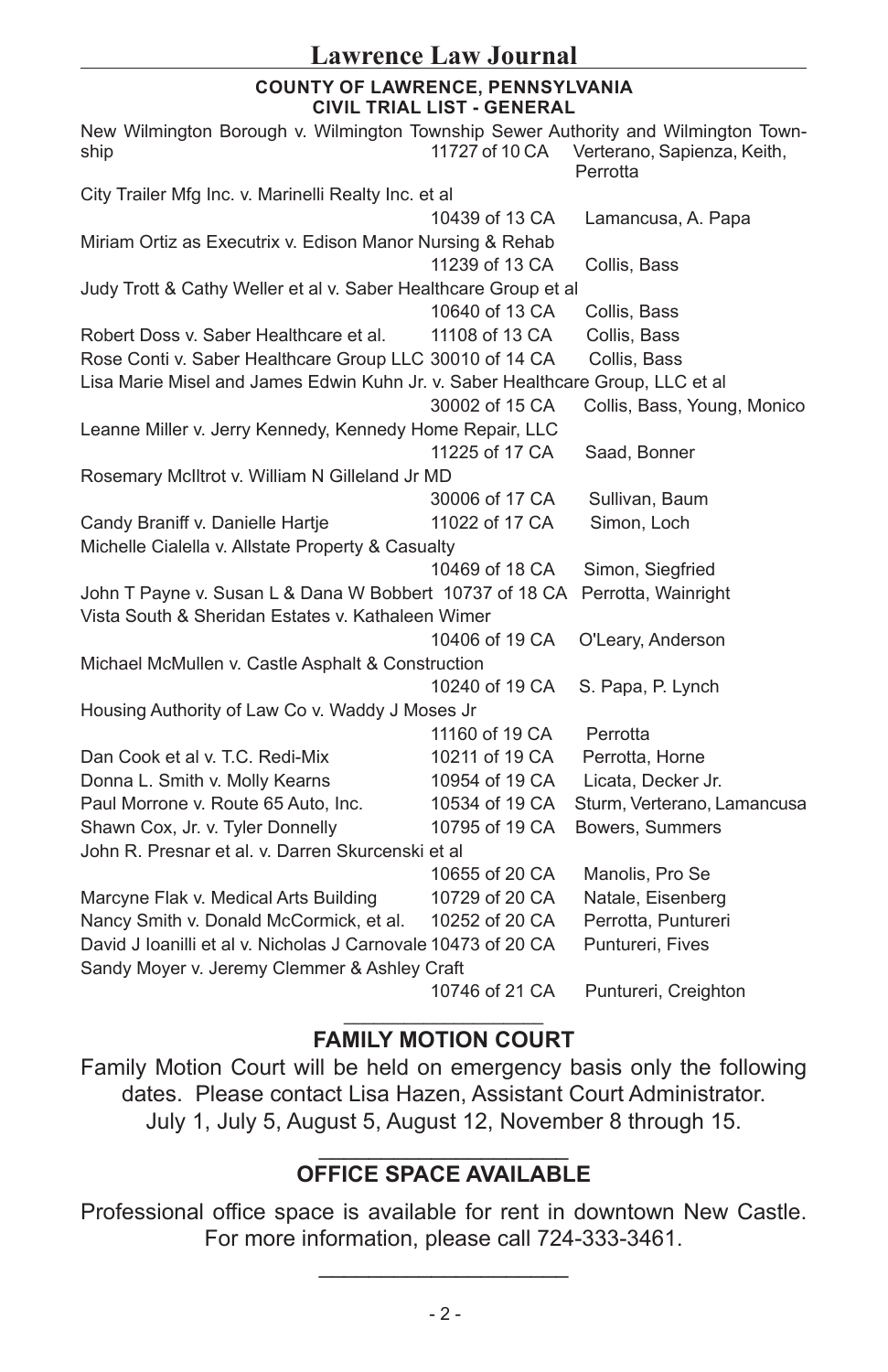# **Lawrence Law Journal**

# **Pennsylvania Bar Institute - New Castle**

The New Castle site capacity is six (6) individuals. You must pre-register through PBI at 800-932-4637

# **Gray Divorce - Issues and Considerations**

Wednesday, June 22 9:00 a.m. – 1:30 p.m. 3 substantive/1 ethics (integrated ethics must attend entire program) \$249.00 standard

# **Dealing with Difficult Opposing Counsel**

Thursday, July 7 9:00 a.m. – 12:15 p.m. 0 substantive/3 ethics \$249.00 standard

# **Estates and Creditor Claims**

Tuesday, July 26 9:00 a.m. – 12:15 p.m. 3 substantive/0 ethics \$249.00 standard

# **Vehicle Stops and Searches in Pennsylvania**

Wednesday, August 3 9:00 a.m. – 12:15 p.m. 3 substantive/0 ethics \$249.00 standard

# **Remote Online Notarization - Lessons Learned**

Tuesday, August 9 9:00 a.m. – 10:30 a.m. 1.5 substantive/0 ethics \$149.00 standard

# **Cross Examination Strategies**

Tuesday, August 16 9:00 a.m. – 1:15 p.m. 3 substantive/1 ethics (integrated ethics must attend entire program) \$249.00 standard

# **Third Parties in Custody Cases**

Wednesday, August 24 9:00 a.m. – 12:15 p.m. 3 substantive/0 ethics \$249.00 standard

# **Ethics Refresher**

Wednesday, August 31 9:00 a.m. – 12:20 p.m. 3 substantive/0 ethics \$249.00 standard

 $\overline{\phantom{a}}$  , where  $\overline{\phantom{a}}$  , where  $\overline{\phantom{a}}$  , where  $\overline{\phantom{a}}$  ,  $\overline{\phantom{a}}$  ,  $\overline{\phantom{a}}$  ,  $\overline{\phantom{a}}$  ,  $\overline{\phantom{a}}$  ,  $\overline{\phantom{a}}$  ,  $\overline{\phantom{a}}$  ,  $\overline{\phantom{a}}$  ,  $\overline{\phantom{a}}$  ,  $\overline{\phantom{a}}$  ,  $\overline{\phantom{a}}$  ,  $\overline{\phantom$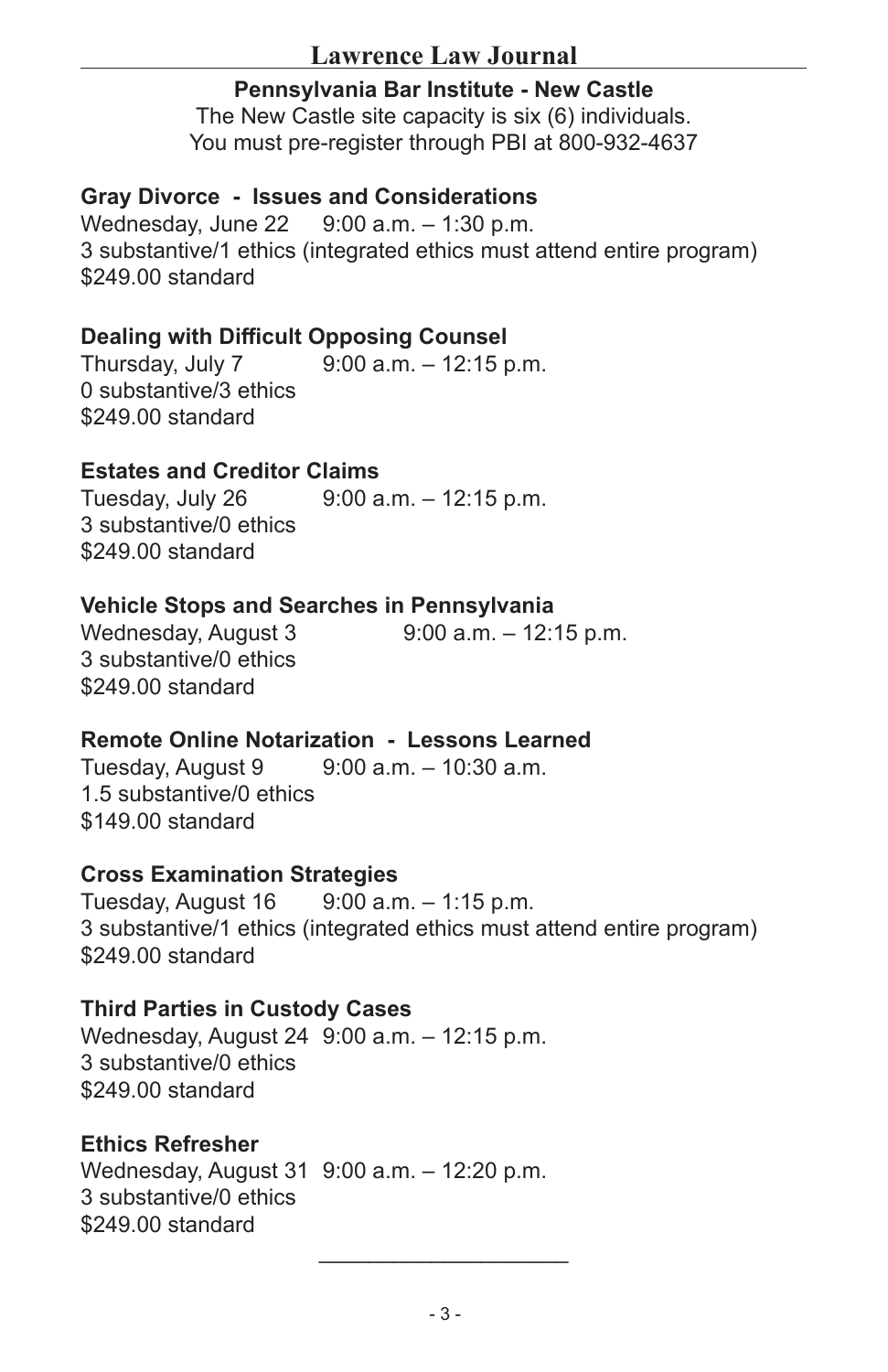# **ESTATE NOTICES**

Notice is hereby given that in the estates of the decedents set forth below, the Register of Wills has granted letters, testamentary or of administration, to the persons named. All persons having claims against the estate of the decedent shall make known the same to the person(s) named or to his/ her/their attorney and all persons indebted to the decedent shall make payment to the person(s) named without delay.

**FIRST PUBLICATION**

#### **Campbell, Howard P.**

Late of Ellwood City, Lawrence County, **Pennsylvania** 

Executrix: Kathleen E. Lutz, Ellwood City, **Pennsylvania** 

Attorney: Ryan C. Long, Leymarie Clark Long, P.C., 423 Sixth St., Ellwood City, PA 16117

## **Morella, August J.**

Late of Ellwood City, Lawrence County, **Pennsylvania** 

Executor: Stephen Raymond Beyers, Ellwood City, Pennsylvania

Attorney: Edward Leymarie, Leymarie Clark Long, P.C., 423 Sixth St., Ellwood City, PA 16117

#### **Moyer, Dorothy Jean**

Late of New Castle, Lawrence County, **Pennsylvania** 

Executor: James Robert Irvine, 1319 North Croton Ave., New Castle, PA 16101

Attorney: Louis Pomerico, 2910 Wilmington Rd., New Castle, PA 16105, 724-658-7759

## **Seth, Marilyn E.**

Late of Union Township, Lawrence County, Pennsylvania

Administratrix C.T.A.: Elaine A. Mitchell Attorney: John J. DeCaro, Jr., Cusick DeCaro & Langer, P.C., 100 Decker Dr., P.O. Box 5137, New Castle, PA 16105, 724- 658-2525

#### **Swihart, Thomas Charles, Jr.**

Late of New Castle, Lawrence County, Pennsylvania

Executor: Thomas Charles Swihart III, Pittsburgh, Pennsylvania

Attorney: Phillip L. Clark, Jr., Leymarie Clark Long, P.C., 423 Sixth St., Ellwood City, PA 16117

## **Wallace, Nelson D.**

Late of Lawrence County, Pennsylvania Executor: Frank J. Wallace, 910 Old State Rd., New Castle, PA 16101

Attorney: none

# **SECOND PUBLICATION**

#### **Buly, Harry**

Late of Lawrence County, Pennsylvania Executor: John S. Buly Attorney: LeeAnn A. Fulena, Robb Leonard Mulvihill, BNY Mellon Center, 500 Grant St., Suite 2300, Pittsburgh, PA 15219

## **Carney, Gerald R.**

Late of West Pittsburg, Lawrence County, **Pennsylvania** Executor: Richard Carney, 3545 Orders Rd., Grove City, OH 43123 Attorney: Louis M. Perrotta, Louis M. Perrotta, P.C., 229 S. Jefferson St., New Castle, PA 16101, (724) 658-9980

## **Kursel, Ruth E.**

Late of Bessemer Borough, Lawrence County, Pennsylvania Executrix: Sylvia A. Huff, 3505 Meadowview Blvd., New Castle, PA 16105 Attorney: John R. Seltzer, 713 Wilmington Ave., New Castle, PA 16101, 724- 652-0821

## **Lewis, William M., Sr.**

Late of New Castle, Lawrence County, **Pennsylvania** Administrator: William M. Lewis, Jr., 116 W. Wabash Ave., New Castle, PA 16101

Attorney: Louis M. Perrotta, Louis M. Perrotta, P.C., 229 S. Jefferson St., New Castle, PA 16101, (724) 658-9980

## **Magno, Wanda M.**

Late of New Castle, Lawrence County, **Pennsylvania** 

Executors: Veronica Phillips and Nick Magno Attorney: Clark & Clark Law, P.C., Robert D. Clark, Jr., 201 N. Market St., New Wilmington, PA 16142

# **THIRD PUBLICATION**

## **McCready, James Brian**

Late of New Castle, Lawrence County, **Pennsylvania** Administrator: Kathleen McCready, 206 South Wayne St., New Castle, PA 16102 Attorney: none

#### **McQuiston, Paul Scott a/k/a McQuiston, P. Scott**

Late of North Beaver Township, Lawrence County, Pennsylvania Executor: Casey Lynn Van Pelt Attorney: Clark & Clark Law, P.C., Robert D. Clark, Jr., 201 N. Market St., New Wilmington, PA 16142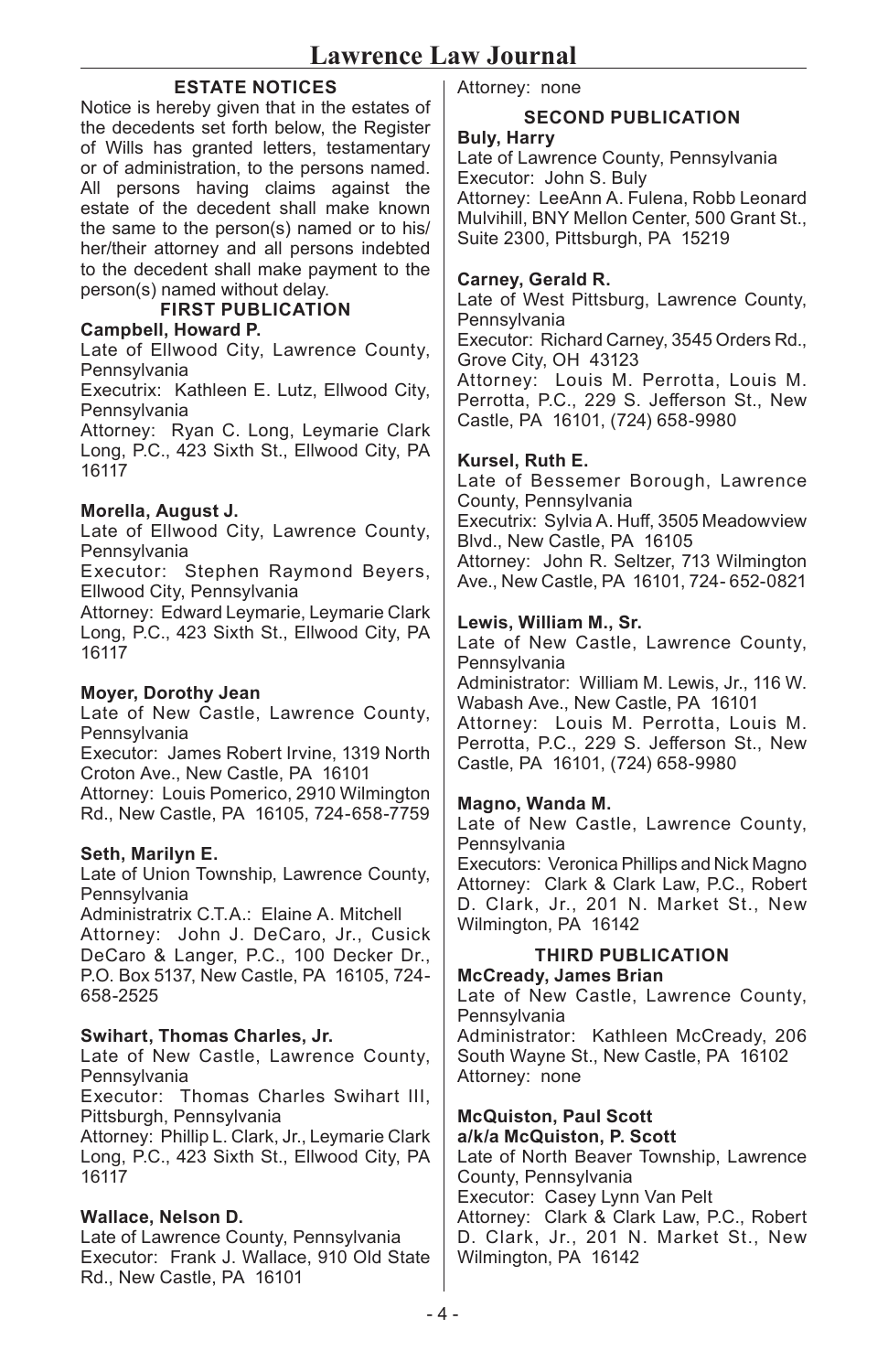## **Shook, Jacob C.**

Late of Neshannock Township, Lawrence County, Pennsylvania

Executor: Stephen S. Shook, 71 Weatherboard Court, Pawleys Island, SC 29585

Attorney: Michael C. Bonner, 713 Wilmington Ave., New Castle, PA 16101

#### **Stastny, Richard Joseph a/k/a Stastny, Richard J.**

Late of New Castle, Lawrence County, **Pennsylvania** 

Executrix: Monica Stastny, 2524 Old Pittsburgh Rd., New Castle, PA 16101

Attorney: Joseph J. Kearney, 29 East North St., P.O. Box 51, New Castle, PA 16103-0051

 $\mathcal{L}$ **NOTICE OF CERTIFICATE OF ORGANIZED DOMESTIC LIMITED LIABILITY COMPANY**

Notice is hereby given that on June 8, 2022, a Certificate of Organization of a Domestic Limited Liability Company was filed with the Pennsylvania Department of State for **EverAfter Decor, LLC**, which Domestic Limited Liability Company has been duly organized under the provisions of the PA Limited Liability Company Law of 1994, Dec. 7, P.L. 703, No. 106, §4 as amended. It was organized June 8, 2022.

Shawn A. Sensky, Esquire 809 Wilmington Ave. New Castle, PA 16101

L.C.L.J. - June 20, 2022

#### $\mathcal{L}$ **NOTICE OF CERTIFICATE OF ORGANIZED DOMESTIC LIMITED LIABILITY COMPANY**

Notice is hereby given that on March 13, 2014, a Certificate of Organization of a Domestic Limited Liability Company was filed with the Pennsylvania Department of State for **Kingdom Couture, LLC**, which Domestic Limited Liability Company has been duly organized under the provisions of the PA Limited Liability Company Law of 1994, Dec. 7, P.L. 703, No. 106, §4, as amended. It was organized March 13, 2014.

Shawn A. Sensky, Esquire 809 Wilmington Ave. New Castle, PA 16101

L.C.L.J. - June 20, 2022

#### $\mathcal{L}$ **NOTICE OF INCORPORATION**

Notice is hereby given that Articles of Incorporation were filed with the Department of State of the Commonwealth of Pennsylvania in Harrisburg, Pennsylvania on May 12, 2022, were approved and Articles of Incorporation

were granted under the provisions of the Pennsylvania Business Corporation Law of 1988, 15 Pa.C.S.A. §1101, et seq., as amended. The name of the corporation is **Mitsos Restaurant Group, Inc.** located at 2712 Wilmington Road, New Castle, Pennsylvania 16105. The purpose for which the Corporation is and has been organized is to engage in and to do any lawful act or acts concerning any or all lawful business for which corporations may be incorporated under the provisions of the Pennsylvania Business Corporation Law, as amended.

John J. DeCaro, Jr. Cusick, DeCaro & Langer, P.C. 100 Decker Dr. P.O. Box 5137 New Castle, PA 16105

L.C.L.J. - June 20, 2022

#### $\mathcal{L}$ **NOTICE**

Notice is hereby given that on May 3, 2022, the petition of Samantha Locke, Natural Parent and Legal Guardian of Wren Christine Russell was filed in the above-named Court, requesting an order to change the name of **Wren Christine Russell** to **Wren Christine Locke**.

The Court has fixed the 11th day of July, 2022 at 2:30 P.M. in Courtroom No. 4 of the Lawrence County Government Center, New Castle, Pennsylvania as the time and place for the hearing on said petition, when and where all parties interested may appear and show cause, if any, why the prayer of the petitioner should not be granted.

Ryan C. Long, Esquire Leymarie Clark Long, P.C. 423 Sixth St. Ellwood City, PA 16117

L.C.L.J. - June 20, 2022

#### $\mathcal{L}$ **SHERIFF SALES Wednesday, July 13, 2022 at 10:00 AM**

By virtue of various Writs of Execution issued out of the Court of Common Pleas of Lawrence County, Pennsylvania, there will be exposed to sale by public auction at the Lawrence County Government Center, Commissioners Meeting Room, First Floor, 430 Court St., New Castle, PA 16101 at the above date and time, the following described real estate, subject to the following TERMS OF SALE:

The following terms shall be complied with for each sale or continuation thereof: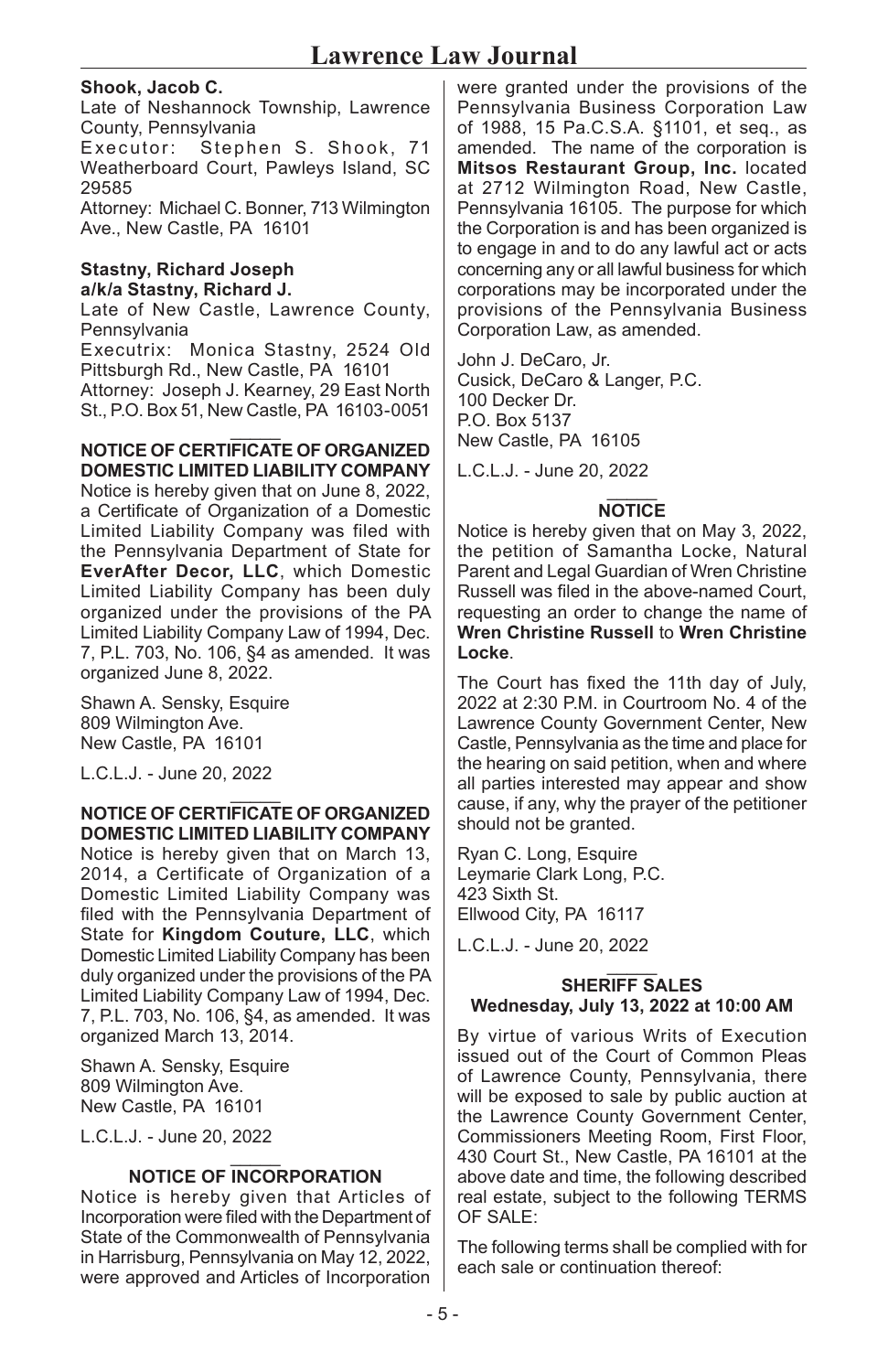1. All bidders must identify themselves prior to submitting a bid. Attorneys of record shall be presumed to be bidding for their client(s). No bid may be withdrawn.

2. If the defendant intends to bid, prior to the bidding they must submit to the Sheriff satisfactory proof that they will be able to comply with the bid. No bids will be accepted in excess of the submitted proof.

3. At the request of the plaintiff, any sale may be continued, postponed or cancelled.

4. All bids must be paid in full. The successful bidder shall pay unto the Sheriff, by cash, certified or cashiers' check, 10% within one hour after the sale and the balance within 7 days thereafter. If terms of sale are not met within the required time period, the property will be resold at 12:00 noon on the Third business day following the payment deadline at the Lawrence County Sheriff's Office, Government Center, 430 Court Street, New Castle, PA at the expense and risk of the person to whom it was struck off, who in case of deficiency on such sale shall make good the same.

5. Prior to the delivery of the Sheriff's deed, a successful bidder may assign their bid to a third party, in which case the realty transfer taxes shall be paid as if the assignee were the original successful bidder.

6. If a Third Party is the successful bidder, a Schedule of Distribution will be filed by the Sheriff in the Prothonotary's Office on the Wednesday following the date of sale and that distribution will be made in accordance with the Schedule unless exceptions are filed within TEN days thereafter.

7. Anyone placing a bid should check with an attorney for legal advice. The property you are bidding upon may be subject to unpaid taxes, liens or mortgages.

8. Any current & delinquent real estate taxes will be paid as part of the costs and before distribution to the plaintiff or any other party.

## **Sale No. 1**

No. 10948-2021; The Huntington National Bank, Plaintiff vs. Louis Rossano, AKA Lou Rossano, Defendant. All that certain piece or parcel of land situate in the Township of Union, County of Lawrence and Commonwealth of Pennsylvania, bounded and described as follow to wit: Being the same property conveyed to Lou Rossano, unmarried, who acquired title by virtue of a deed from Anna Rossano, a widow, by Lou Rossano,

her Attorney-in-fact, dated May 10, 2005, recorded May 10, 2005, at Instrument Number 005212, and recorded in Book 2030, Page 484, Office of the Recorder of Deeds, Lawrence County, Pennsylvania. Property address: 473 West Harbor Road, New Castle, PA 16101. Parcel ID: #34-279600 (Union Township). Judgment amount: \$71,075.05 plus interest, costs and attorney fees. Attorney: Manley Deas Kochalski

## **Sale No. 2**

No. 10465-2018; Northwest Bank, Plaintiff vs. Camilla J. Crawford, Defendant. All the right, title, interest and claim of Camilla J. Crawford of, in and to the following described property: All the following described real estate situated in the City of New Castle, Lawrence County, Pennsylvania. Having erected thereon a dwelling. Document No. 2013-014886. Property address: 520 East Reynolds Street, New Castle, PA 16101. Parcel ID: #05-145300 (New Castle 5th Ward). Judgment amount: \$33, 093.71 plus interest, costs and attorney fees. Attorney: David W. Raphael, Esq.

## **Sale No. 3**

No. 10574-2017; The Bank of New York Mellon f/k/a The Bank of New York, successor in Interest to JPMorgan Chase Bank, N.A. as Trustee for Bear Stearns Asset Backed Securities Trust 2005-SD4, Mortgage Pass-Through Certificates, Series 2005-SD4, Plaintiff vs. Barb Bohizic; Theodore J. Bohizic, in Capacity as heir as Mary R. Bohizic, Deceased and Unknown Heirs, Successors, Assigns and All Persons, Firms or Associations Claiming Right, Title or Interest from or under Mary R. Bohizic, deceased, Defendants. All the right title, interest and claim of: Mary R. Bohizic and Barb Bohizic. Deed Book Vol. 1503, Page 252. Improvements: Residential. Property address: 47 Portersville Road, Ellwood City, PA 16117. Parcel ID: #36-013000 (Wayne Township). Judgment amount: \$83,080.24 plus interest, costs and attorney fees. Attorney: Patrick J. Wesner, Esquire, Parker McCay P.A.

#### **Sale No. 4**

No. 10070-2022; New REZ LLC D/B/A Shellpoint Mortgage Servicing, Plaintiff vs. Deborah A. Quinn, Defendant. All those certain lots or pieces of ground situate in the Township of Slippery Rock, Lawrence County, PA. Improvements: Residential Property. Property address: 3242 Shaffer Road a/k/a 3264 Shaffer Road, Ellwood City, PA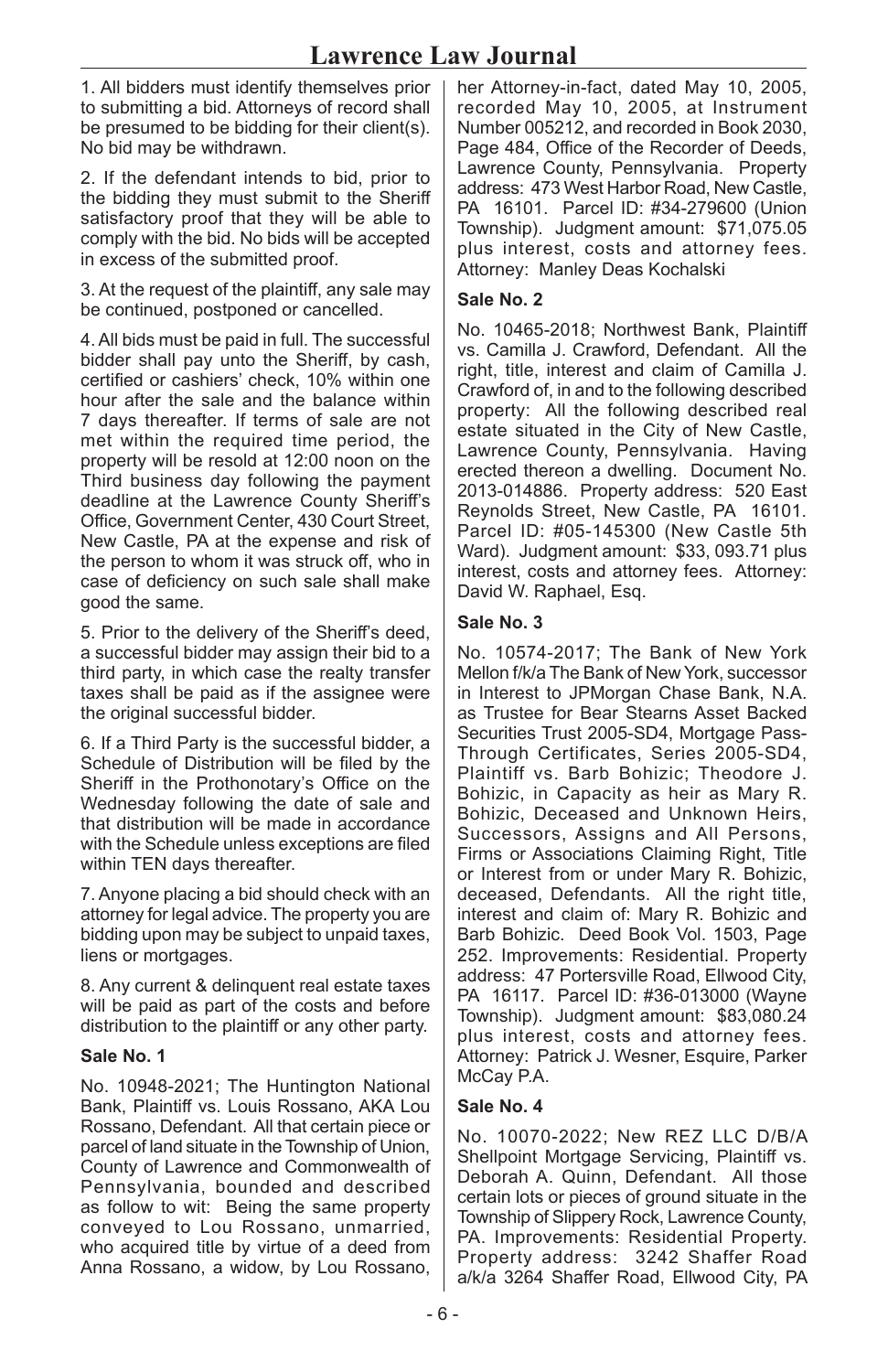16117. Parcel ID: #32-072401 & 32-072402 (Slippery Rock Township). Judgment amount: \$213,021.27 plus interest, costs and attorney fees. Attorney: Robert Crawley

## **Sale No. 5**

No. 10643-2019; PNC Bank, National Association successor by merger to National City Bank, Plaintiff vs. Joan E. Trimble, Defendant. Improvements consists of a residential dwelling. Property address: 505 Shenango Park Drive, New Castle, PA 16101. Parcel ID: #31-374000 (Shenango Township). Judgment amount: \$40,790.21 plus interest, costs and attorney fees. Attorney: KML Law Group

#### **Sale No. 6**

No. 50748-2019. Wilmington Area School District, Plaintiff vs. Nancy F. Reese, Defendant. Nancy F. Reese, owner(s) of property situate in Pulaski Township, Lawrence County, Pennsylvania, Property address: 3201 Evergreen Road, Pulaski Township, Pennsylvania, 16143. Improvements thereon: Residential 1 Family Property. Parcel No. 29-108000. Debt: \$2,383.09 plus interest, costs and attorney fees. Attorney: Portnoff Law Associates, Ltd.

## **Sale No. 7**

No. 50733-2016. City of New Castle, Plaintiff vs. Vakia J. Armstrong and United States of America, Defendants. Vakia J. Armstrong and United States of America, owner(s) of property situate in New Castle, Lawrence County, Pennsylvania, Property address: 6 Culbertson, New Castle, Pennsylvania. Improvements thereon: Residential property. Parcel No. 04-076500. Debt: \$1,266.50 plus interest, costs and attorney fees. Attorney: Portnoff Law Associates, Ltd.

#### **Sale No. 8**

No. 50640-2019. Wilmington Area School District, Plaintiff vs. Christopher L. Widmyer, Defendant. Christopher L. Widmyer, owner(s) of property situate in Pulaski Township, Lawrence County, Pennsylvania, Property address: 605 State Route 208, Pulaski Township, Pennsylvania, 16143. Improvements thereon: Residential property. Parcel No. 29-092000. Debt: \$2,370.46 plus interest, costs and attorney fees. Attorney: Portnoff Law Associates, Ltd.

## **Sale No. 9**

No. 50373-2019. Wilmington Area School District, Plaintiff vs. Scott P. Leonard and Heather E. Leonard, Defendants. Scott P. Leonard and Heather E. Leonard, owner(s) of property situate in Wilmington Township, Lawrence County, Pennsylvania, Property address: 507 Wilson Mill Road, Wilmington Township, Pennsylvania, 16142. Improvements thereon: Residential property. Parcel No. 37-049500. Debt: \$2,576.77 plus interest, costs and attorney fees. Attorney: Portnoff Law Associates, Ltd.

#### **Sale No. 10**

No. 10831-2021. Pennsylvania Housing Finance Agency, Plaintiff vs. Michael Lee Murphy, Defendant. Lots Nos. 157-B and 159-B on Section 21 of the Official Survey of the City of New Castle. See Instrument: 2010-007013. Improvements thereon: a residential dwelling house. Property address: 11 East Edison Avenue, New Castle, PA 16101. Parcel No. 01-036200 (1st Ward City of New Castle). Debt: \$49,720.58 plus interest, costs and attorney fees. Attorney: Purcell Krug & Haller

#### **Sale No. 11**

No. 10050-2022. Pennsylvania Housing Finance Agency, Plaintiff vs. Stacey M. Campbell, Defendant. Unit D of Plot U in Shenango Greens Townhouse Development, as recorded in the Recorder's Office of Lawrence County Book 3, Page 28. See Instrument: 2015-005131. Improvements thereon: a residential dwelling house. Property address: 21 Links Drive, New Castle, PA 16101. Parcel No. 31-361603 (Shenango Township). Debt: \$130,387.02 plus interest, costs and attorney fees. Attorney: Purcell Krug & Haller

#### **Sale No. 12**

No. 10125-2022. Pennsylvania Housing Finance Agency, Plaintiff vs. Jason E. Scott and Maureen M. Scott, Defendants. Lot No. 8, Plot of Lots of William Ryan, City Lot No. 244, Section 69 Official Survey of the City of New Castle. See Instrument: 2018-005859. Improvements thereon: a residential dwelling house. Property address: 912 Rose Avenue, New Castle, PA 16101. Parcel No. 04- 023600 (4th Ward City of New Castle). Debt: \$47,191.94 plus interest, costs and attorney fees. Attorney: Purcell Krug & Haller

#### **Sale No. 13**

No. 10086-2022. First National Bank of Pennsylvania, Plaintiff vs. Diane E. Berkebile, a/k/a Diane E. Stickle, Defendant. All the right, title, interest and claim of Diane E.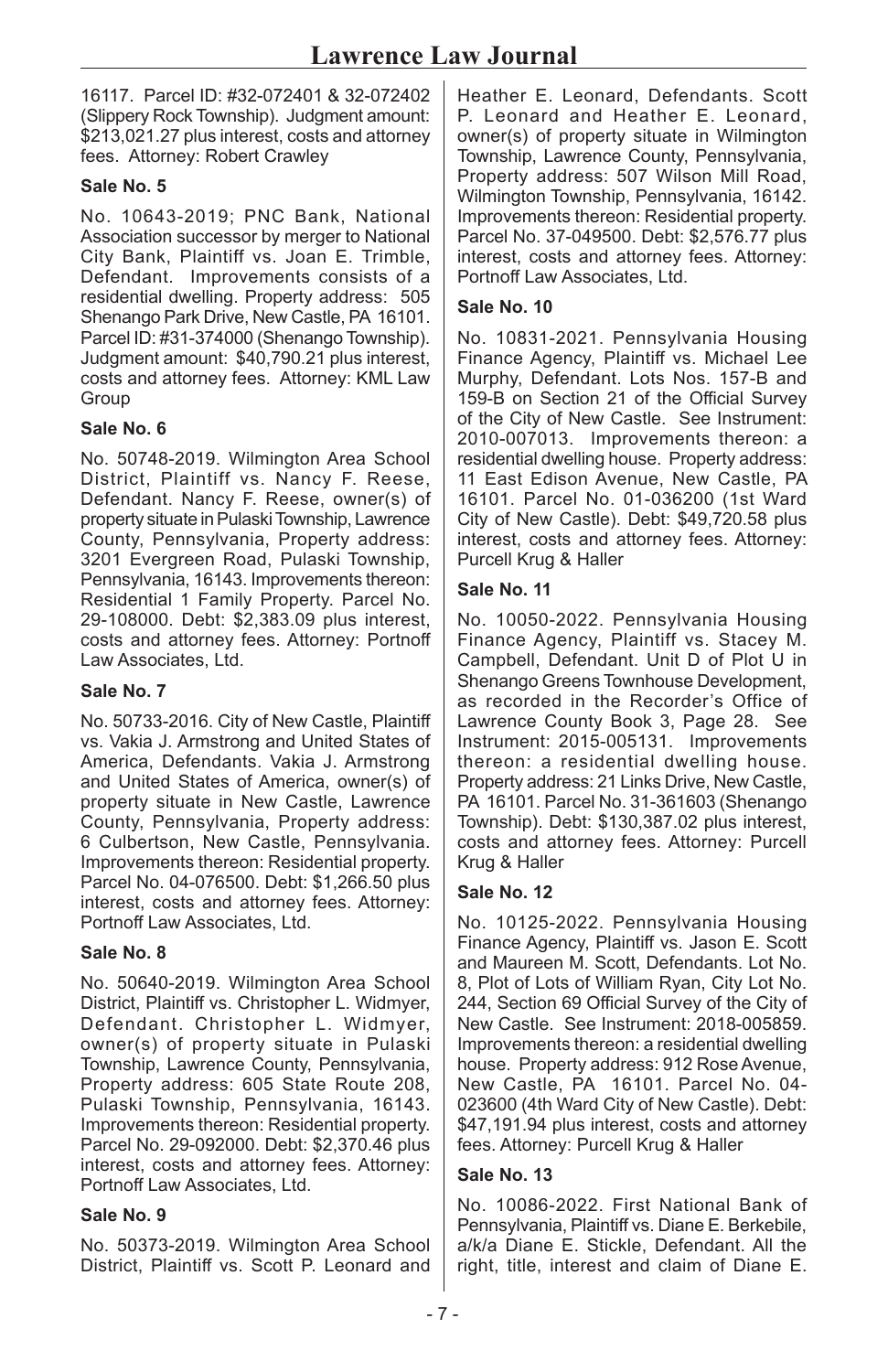Berkebile, a/k/a Diane E. Stickle of, in and to the following described property: All that certain real estate situated in the 2nd Ward of The City of New Castle, County of Lawrence and Commonwealth of Pennsylvania per deed dated September 15, 1992 and recorded on September 24, 1992 in The Office of the Recorder of Deeds of Lawrence County, Pennsylvania at Deed Book Volume 1048, Page 408 and per certain Quit Claim Deed dated March 16, 2016, and recorded on March 30, 2016 in the Office of the Recorder of Deeds of Lawrence County Pennsylvania at Instrument No. 2016-002329. Having erected thereon a dwelling. Property address: 142 East Garfield Avenue, New Castle, PA 16105. Parcel No. 02-016800 (2nd Ward City of New Castle). Debt: \$29,101.62 plus interest, costs and attorney fees. Attorney: David W. Raphael

## **Sale No. 14**

No. 10699-2018. U.S. Bank National Association, not in its individual capacity but solely as trustee for the RMTP Trust, Series 2019-C, Plaintiff vs. John McCloskey a/k/a John T. McCloskey; Kenneth J. McCloskey, Defendants. All that certain piece, parcel or lot of land situate in Ellwood City Borough, Lawrence County, Pennsylvania. Improvements: erected thereon. Property address: 408 Crescent Avenue, Ellwood City, PA 16117. Parcel No. 12-042900 (2nd Ward Ellwood City Borough). Debt: \$49,345.63 plus interest, costs and attorney fees. Attorney: Bernadette Irace, Esquire

## **Sale No. 15**

No. 10107-2022. Temple View Capital Funding, LP, Plaintiff vs. Elite Interior Design, LLC, Defendant. All that property situated in the second ward of the City of New Castle in the County of Lawrence and Commonwealth of Pennsylvania, being described as follows: Being more fully described in a Deed dated 07/14/2020 and recorded 08/07/2020, among the land records of the county and state set forth above in Instrument No. 2020-005173. Property address: 213 E. Garfield Avenue, New Castle, PA 16105. Parcel No. 02- 177800 (2nd Ward City of New Castle). Debt: \$38,662.14 plus interest, costs and attorney fees. Attorney: Hill Wallack LLP

Sworn to and subscribed before me this 25th day of May 2022. Perry L. Quahliero, Sheriff

 $\overline{\phantom{a}}$ 

L.C.L.J.: June 6, 13 and 20, 2022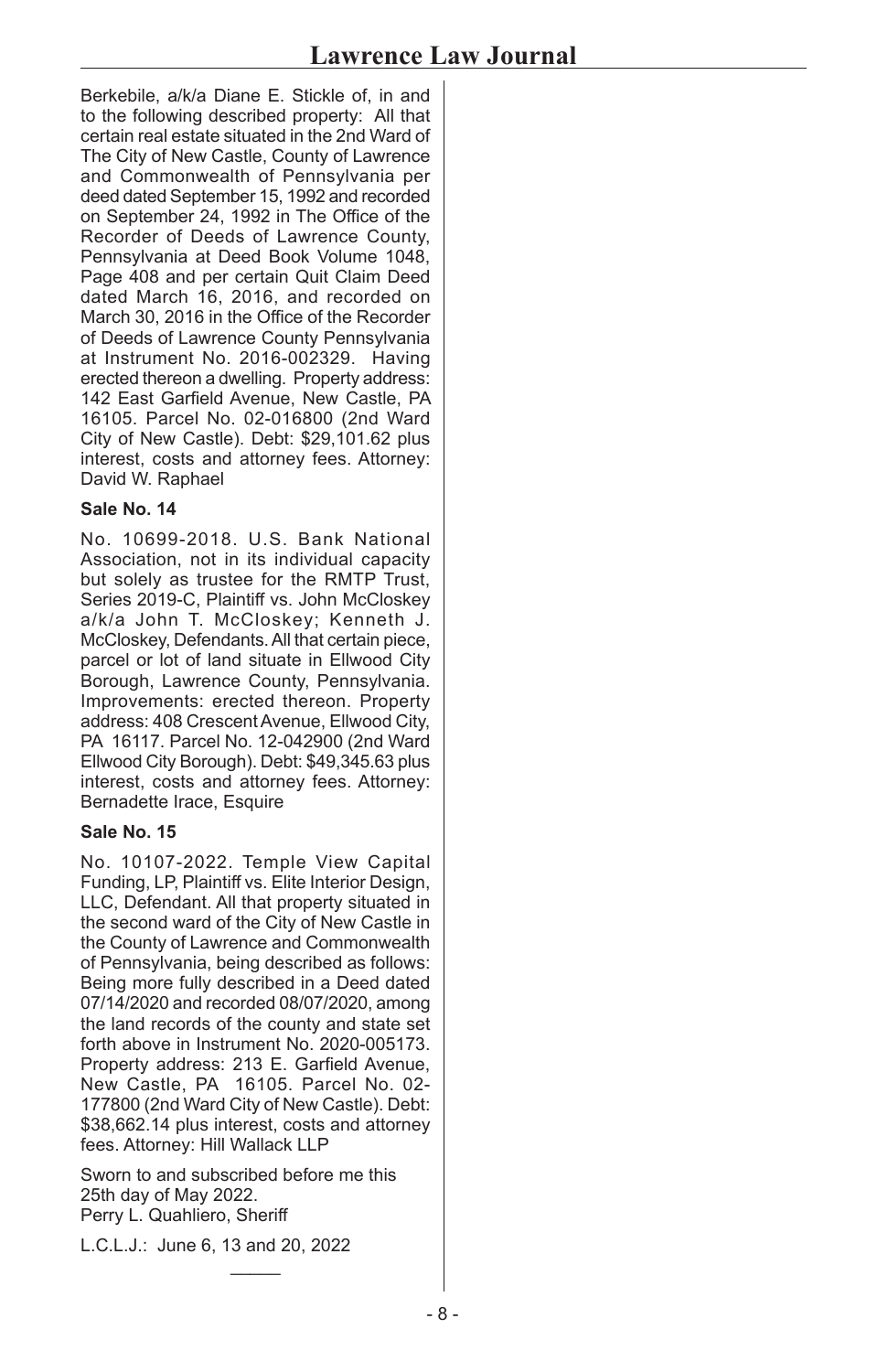## **Lawrence County Bar Association Annual Essay Contest**

The Lawrence County Bar Association has awarded scholarships to two local 2022 high school graduates.

Juliana Evans, graduate of New Castle High School, and Rachel Lego, graduate of Wilmington High School, both received \$2,000.00 scholarships. They presented their winning essays at the Annual Law Day Program in Courtroom # 1 on May 2, 2022.

The winning students had submitted essays answering the question: *"Whether a state's denial of a person's application for a concealed carry license for self-defense violates the 2nd Amendment to the Constitution."*

Juliana Evans, graduate of New Castle High School will be attending Allegheny College and is undecided on a major has received a \$2,000.00 scholarship.

## **Juliana Evans' Essay:**

 Ratified on December 15, 1791, the Second Amendment to the Constitution grants Americans the right to keep and bear arms. It has been challenged over 1,400 times throughout its long history,1 with different interpretations fueling ongoing debate regarding the delicate balance between our right to self-defense and the safety of all Americans, amid rising gun violence.2 While certain gun control measures have been upheld by the courts, the debate rages on. Concealed carry permits are one such gun control measure that have generally been upheld, but in some cases, they may be struck down as unconstitutional. In fact, there is a current Supreme Court case, *New York State Rifle and Pistol Association Inc. (NYSRPA) v. Bruen*, which will address the complex question of whether a state's denial of a person's application for a concealed carry license for self-defense violates the Second Amendment to the Constitution.3 The correct response to this question is that it depends on many different factors, especially past precedent and the details of any particular firearm legislation. Let us now consider some of these factors.

 When addressing any question regarding the constitutionality of a law, it is important to understand the concept of stare decisis. Stare decisis is a legal principle in which courts must base their rulings on precedents set in previous court cases.4 Therefore, in order to determine whether the case *NYSRPA v. Bruen* will find New York's denial of concealed carry permits to be unconstitutional, we must look to prior cases that have laid the foundation for our Second Amendment rights.

 One of the most recent cases that established precedent in the interpretation of the Second Amendment was *District of Columbia v. Heller*. 5 D.C. special police officer, Dick Anthony Heller, was authorized to carry handguns while on duty. Heller applied for a one-year license for a handgun he desired to keep in his home, but he was denied. Heller then took action by suing the District of Columbia for violating his Second Amendment right to keep a firearm in his home. The case ultimately escalated to the Supreme Court, which concluded 3 things:

1. The Second Amendment does in fact protect an individual's right to keep and bear arms for self-defense.

2. "Like most rights, the Second Amendment right is not unlimited. It is not a right to keep and carry any weapon whatsoever in any manner whatsoever: For example, concealed weapons prohibitions have been upheld under the Amendment.The Court's opinion should not be taken to cast doubt on longstanding prohibitions on the possession of firearms by felons and the mentally ill, or laws forbidding the carrying of firearms in sensitive places such as schools and government buildings, or laws imposing conditions and qualifications on…arms."<sup>6</sup>

3. Bans on entire categories of firearms that may otherwise be used for legal purposes are unconstitutional. The District of Columbia's ban on handguns in public and assembled handguns in the home was overturned.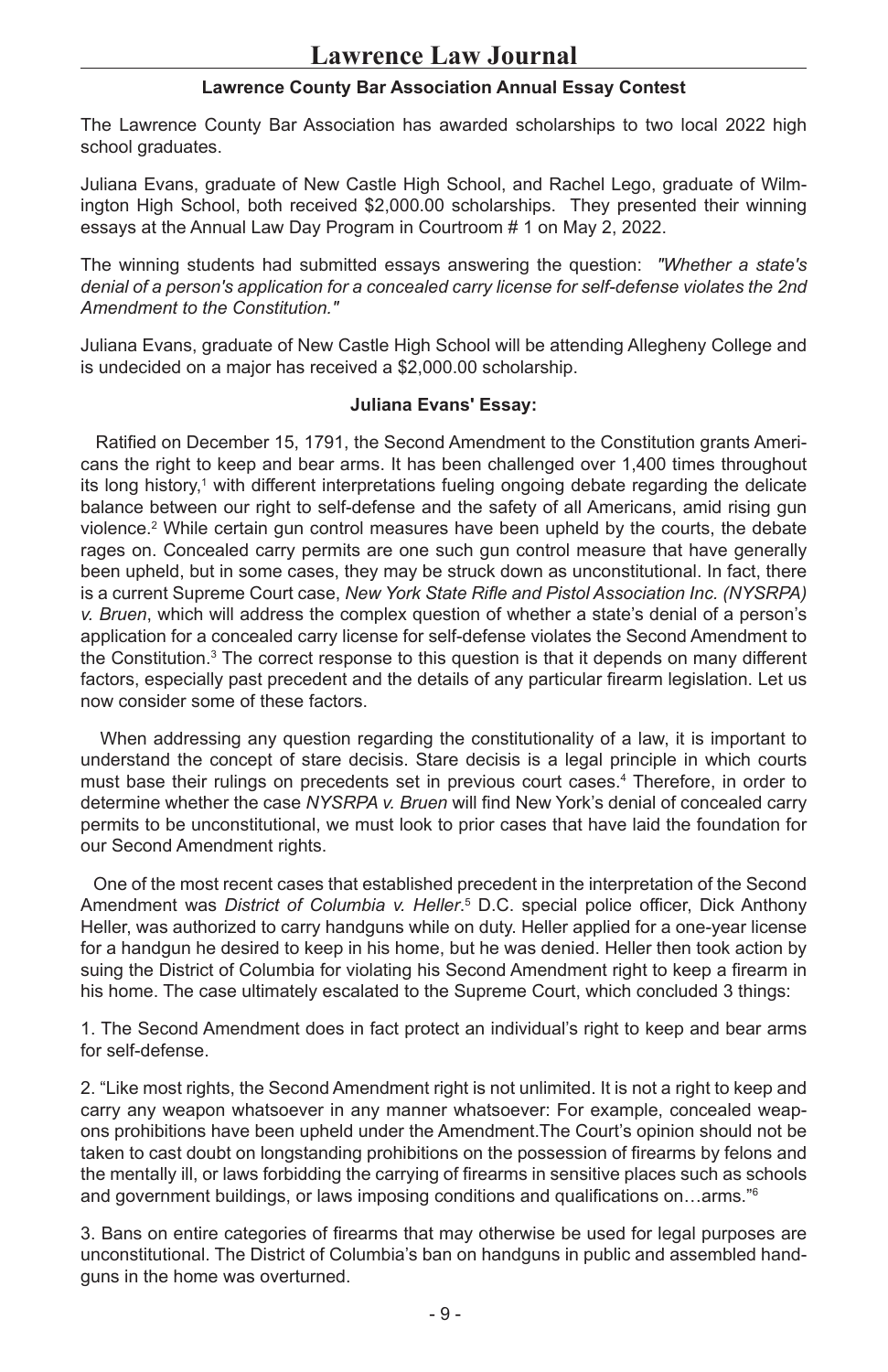In the years that followed, a second landmark case, *McDonald v. City of Chicago*,<sup>7</sup> relied on stare decisis to extend statements 1 and 2 to all states. The takeaway is that while individuals do have the right to bear arms for their own protection, the government is allowed to place valid restrictions on gun ownership.

 Following the decisions in these two cases, courts at all levels throughout the country have upheld many laws to regulate the purchase and possession of firearms. While gun control remains a polarizing issue, certain types have been widely accepted. For example, "Under federal law, a person is generally prohibited from acquiring or possessing firearms if, among other things, they have been convicted of certain crimes or become subject to certain court orders related to domestic violence or a serious mental condition."<sup>8</sup> . Another widespread restriction is the complete ban of firearms in certain protected spaces, which are known as 'gun-free zones'. Gun-free zones include places where people are particularly vulnerable, such as schools, churches, stadiums, bars, and airports.ºA third commonly accepted regulation is the requirement to obtain a permit for concealed carry of a firearm outside the home. Based on the principle of stare decisis, these types of firearm regulations are likely to be found constitutional.

 Now that we have taken time to explore past precedent for gun control laws through key Supreme Court cases, we should consider how these findings apply to our initial question: Does a state's denial of a person's application for a concealed carry license for self-defense violate the Second Amendment to the Constitution? Simply put, it depends.

 In the case of the *NYSRPA v. Bruen*, the government is allowed to require citizens to obtain a license for concealed carry. We have already established that this is a common and widely accepted law; however, the New York law takes the requirements for obtaining the concealed carry license beyond what many other states do. It requires the applicant to prove that they have a special need to carry a firearm for self-defense. It is not clear exactly what constitutes a special need for self defense, but regardless, this is an unreasonably strict limitation.<sup>10</sup> Since the Second Amendment applies to all citizens, there should be no such requirement. Having this requirement and leaving it so vague puts the power of who can and cannot bear arms in the hands of the government officials who approve the permits. This type of power is exactly what our Founding Fathers wrote the Second Amendment to prevent. Any American who wishes to obtain a concealed carry permit is constitutionally guaranteed the right to do so by the Second Amendment, so long as they do not violate the safety restrictions discussed thus far.

 In conclusion, a state requiring a person to obtain a license for concealed carry does not violate the Second Amendment; however, denying the person's application for reasons beyond felonies or mental illness is unconstitutional.

Notes

2. *Ibid.*

- 5. Cornell Law School. "District of Columbia v. Heller."
- 6. I*bid.*
- 7. See "Amdt2.1 Second Amendment: Doctrine and Practice."
- 8. See "Who Can Have a Gun: Firearm Prohibitions." *Giffords Law Center.*
- 9. See Gjelten, E.A.

10. See Blocher, J and Ruben, E.

Works Cited

"Amdt2.1 Second Amendment: Doctrine and Practice." *Constitution Annotated: Analysis and Interpretation of the U.S. Constitution.* https://constitution.congress.gov/ browse/essay/amdt2\_1/.

Blocher, J. and Ruben, E. "No, courts don't treat the Second Amendment as a 'second-class right': The Latest Gun Rights Case." *The Washington Post*. 17 November 2021. http://www.washingtonpost.com/outlook/2021/11/17/no-courts-donttreat-second-amendment-second-class-right/.

Cornell Law School. "District of Columbia v. Heller." *Legal Information Institute*, Legal Information Institute, 26 June 2008, https://www.law.cornell.edu/supct/html/ 07-290.ZS.html.

Cornell Law School. "New York State Rifle & amp; Pistol Association Inc. v. Bruen." Legal Information Institute, Legal Information Institute, 3 November 2021, https://www.law.cornell.edu/supct/cert/20-843.

Cornell Law School. "Stare Decisis" *Legal Information Institute*, Legal Information Institute, December 2021, https://www. law.cornell.edu/wex/stare\_decisis

<sup>1.</sup> See Blocher, J and Ruben, E.

<sup>&</sup>lt;sup>3.</sup> See Cornell Law School, "New York State Rifle & amp; Pistol Association Inc. v. Bruen."

<sup>4.</sup> Cornell Law School. "Stare Decisis."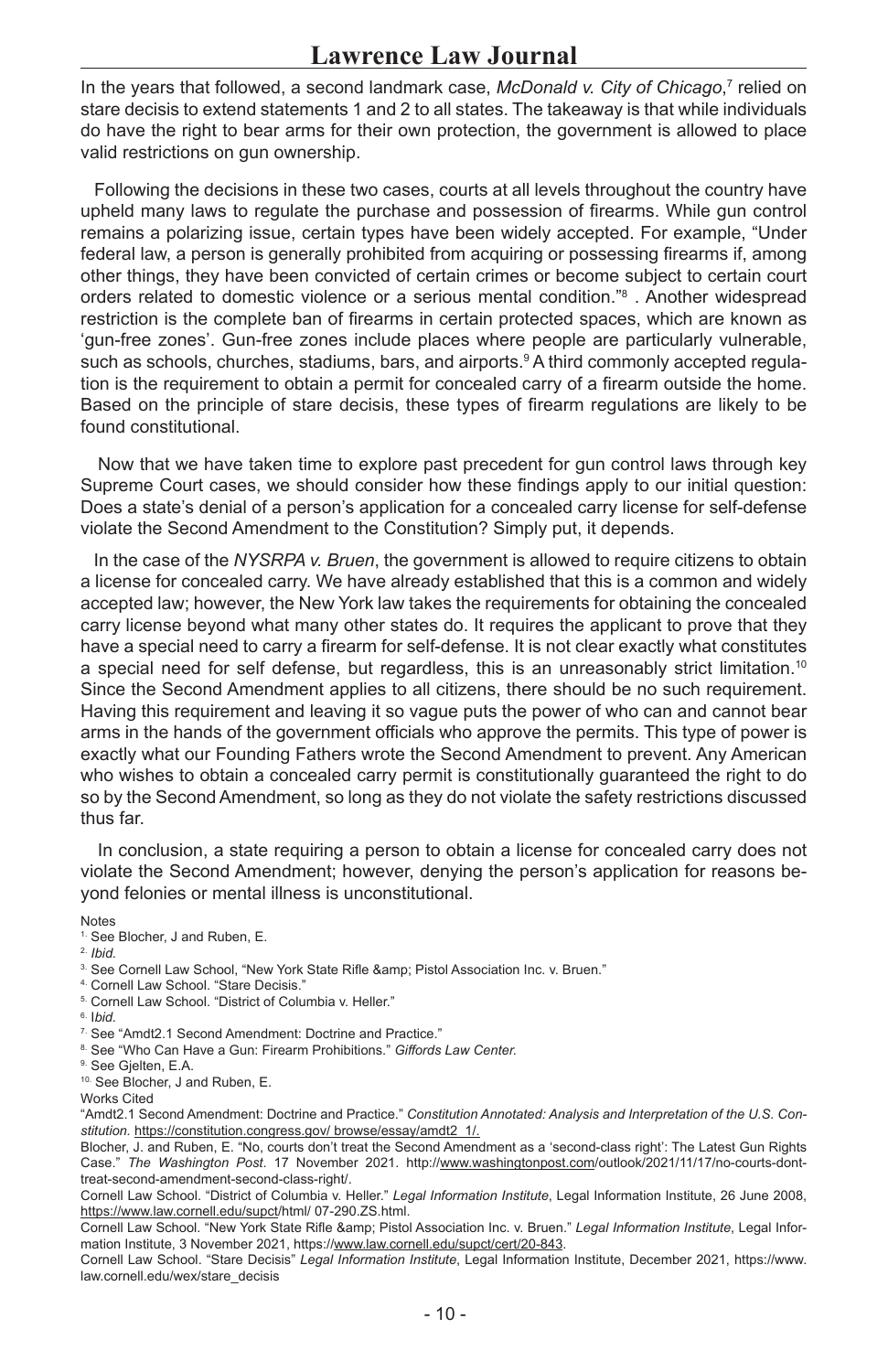# **Lawrence Law Journal**

Gjelten, E.A. "The Second Amendment: What Are the Limits on the Right to Own Guns." *Lawyers.com* www.lawyers.com/ legal-info/criminal/the-second-amendment-and-the-right-to-bear-arms. "Who Can Have a Gun: Firearm Prohibitions." *Giffords Law Center: To Prevent Gun Violence*, 7 Oct. 2021, giffords.org/ lawcenter/gun-laws/policy-areas/who-can-have-a- gun/ firearm-prohibitions

 $\mathcal{L}$ 

**Rachel Lego**, graduate of Wilmington High School is the recipient of a \$2,000.00 scholarship. Rachel will be attending Clarion University with a major in speech pathology and audiology.

#### **Rachel Lego's Essay:**

 Over the years, Americans have constantly debated the meaning of the Second Amendment . The Second Amendment states that "A well regulated Militia, being necessary to the security of a free State, the right of the people to keep and bear Arms, shall not be infringed."<sup>1</sup> Although the Second Amendment does protect a person's right to own a gun, it is not a violation of the Second Amendment for the state to deny a person's application for a concealed carry license for self-defense. The difference is that the denial does not stop a person from owning a gun, it stops mentally unfit people from carrying around a gun in public spaces, and like most other amendments, the Second Amendment has limitations to its language.

 A concealed weapon can be defined as "Any deadly weapon, including a firearm, carried on or about a person hidden from the ordinary view of another person."<sup>2</sup> A person may own a gun without having a concealed carry license, and this simply means that they are legally unable to have it concealed on them while in public. In most states, it also is required that a person pass different background checks and tests in order to receive a concealed carry license. Even after a concealed carry permit is obtained, there are many rules and regulations surrounding what kind of weapon can be carried and where it can be carried. The current court ruling that has defined what the Second Amendment means is found in the majority opinion of *District of Columbia v. Heller*, written by the late Justice Anthony Scalia. In this court case, Dick Anthony Heller argued that the District of Columbia had "violated his Second Amendment right to keep a functional firearm in his home without a license"<sup>3</sup> because of legislation and bans DC had put into place. This case was tremendously important in redefining the meaning of the Second Amendment .

 The *Heller* ruling states that under the Second Amendment , individuals have a protected right to "possess a firearm unconnected with service in a militia, and to use that arm for traditionally lawful purposes, such as self-defense within the home."<sup>4</sup> One of the most important words in this opinion is the word "traditionally." This word implies that one can possess a firearm where it has been needed in the past- the home. Typically, firearms are needed for self-defense in the home if an assailant should threaten oneself, one's family, and one's property; however, Justice Scalia includes no distinct ruling on whether or not firearms should be able to be lawfully carried around. Because of this current ruling, it is lawful for all people in the United States to own a gun for self-defense within the home with proper permits.<sup>2</sup>

 Another way in which the denial of a concealed carry license is not a violation of the Second Amendment is the fact that the denial stops certain kinds of people from owning a gun. There are many reasons why someone may be denied a concealed carry license, but most of them deal with past infringements of the law. This list of disqualifiers includes low-level misdemeanors, a felony conviction, juvenile record, past mental health treatment, or if someone is deemed as "an individual whose character and reputation is such that the individual would be likely to act in a manner dangerous to public safety."<sup>5</sup> These restrictive laws are necessary because they serve as preventionary measures. Although there is the possibility that a person deemed mentally unfit to own a gun would, in reality, not cause anyone harm, these measures risk such outcomes because their absence could cause much more fatal outcomes. The denial of a concealed carry license is ordered to provide protection to stop citizens from being in unsafe environments.

Like most other constitutional amendments, there are limitations to the rights created